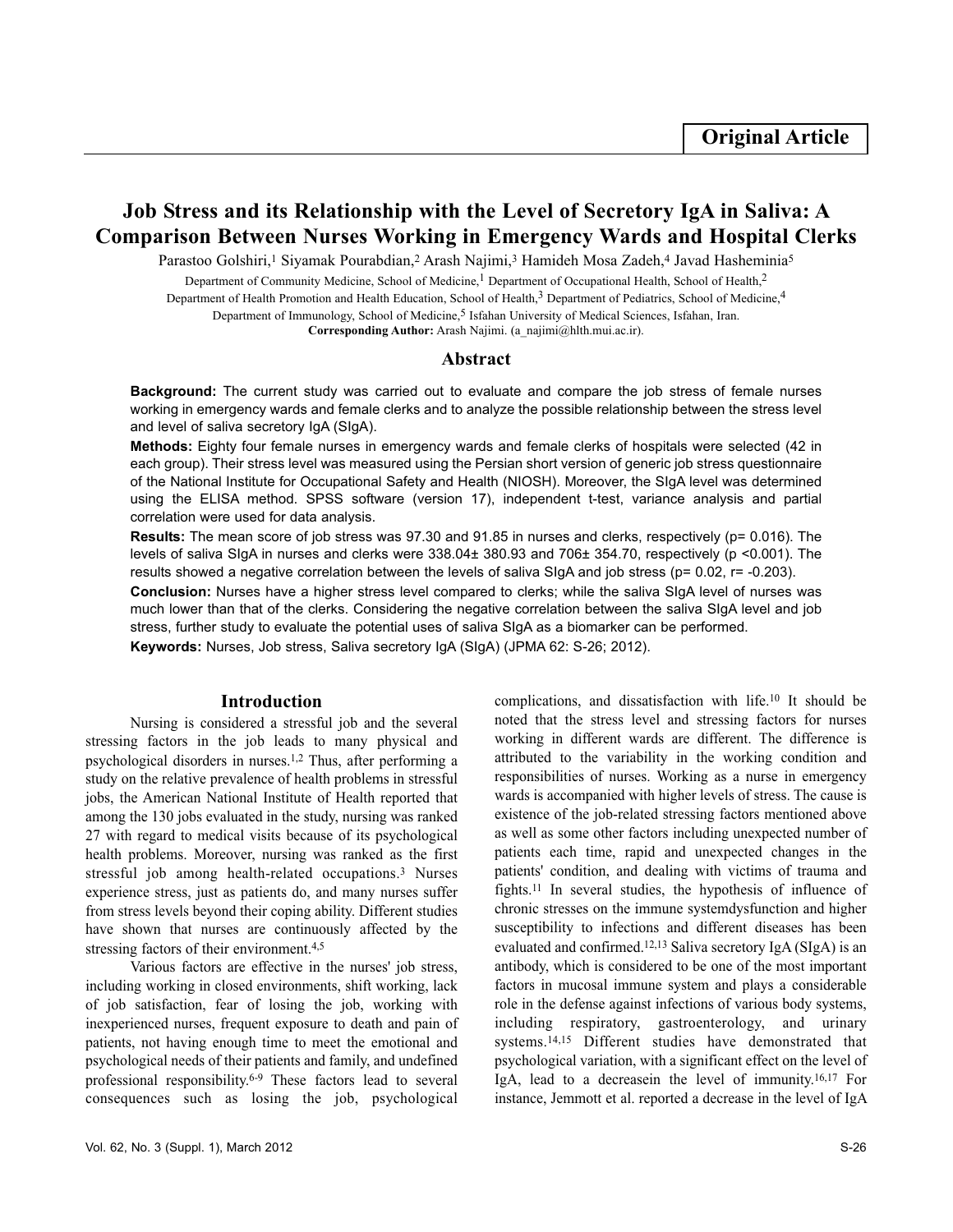in acute stresses.<sup>18</sup> Considering the various levels of stress staff experience in different hospital wards, it seems that the saliva SIgA levels of workers of different wards are different. The current study was performed to evaluate the stress and SIgA levels of female nurses working in emergency wards and the female hospital clerks, and to compare the levels obtained for the two groups.

# **Methods**

This cross-sectional study carried out on female nurses of emergency wards and female clerks of Al-Zahra Hospital, Isfahan. Al-Zahra Hospital is the largest health-education center in the Isfahan province, located in the southern region of Isfahan(Isfahan, as the capital of Isfahan province, is one of central cities in Iran). The hospital has almost 600 active beds, and is considered as the referral hospital of Isfahan province as well as adjacent provinces.

To select the study population, according to the census method, all female nurses in the three working shifts of the hospital emergency ward were included in the study. A similar number of female clerks in different sectors of the hospital were randomly selected and included in the study, proportionate to the number of staff of the sector (42 in each group). The inclusion criteria were willingness to participate in the study and having the minimum saliva flow (0.1 ml/min). Any selected individuals who were pregnant, or had the common cold or upper respiratory tract infections in the past one week, or suffered from chronic diseases that affect the immune system, were excluded from the study

The job stress level of participants was measured using the Persian short version of generic job stress questionnaire of the National Institute for Occupational Safety and Health (NIOSH). The questionnaire included six items on demographic variables and 33 items on job stress, which evaluated the individual's stress in the five aspects of work load (six items), duality of role (nine items), job control (five items), social support (six items), and personal and organizational relationships (seven items). The scoring method of the questionnaire was as follows: for duality of role, it was designed on the 7-point Likert scales and score range of 1 to 7; other aspects were scored on a 5-point Likert scale ranging from 1 to 5. The validity of the given questionnaire was measured by content validity and face validity methods in a pilot study. The reliability of the given questionnaire was confirmed by internal reliability (a=0.71).

Saliva SIgA is measured using enzyme-linked immunosorbent assay (ELISA) method. The ELISA plates have 96 small plates, and their floor is covered with an antibody against SIgA. The antibody against SIgA is a rabbit polyclonal antibody, which is prepared with injection of SIgA to rabbits. At the first step, 100 µl of each sample is added to each plate and then 100µl of the standard solution is added. Then, the kit is incubated at room temperature for one hour on

the shaker and washed five times with 250 µl of diluted washing buffer solution to remove unwanted materials from the plates.At the conjugation step, 1000 µl of mouse anti-SIgA antibody together with peroxidase is added to the plates and afterwards the plates are incubated at room temperature on the shaker. In this step, anti-SIgA reacts with saliva IgA molecules. The plates are again washed with  $250 \mu l$  of buffer solution five times, and subsequently the substrate of peroxidase, and tetramethylbenzidine (TMB), is added to the plates and if SIgA exists in the sample, the chemical reaction, which causes its color to change to blue, occurs at room temperature within 5 to 15 minutes. Fifteen minutes later, the last step, which is the termination of the reaction, is initiated by adding 50µl of ELISA stop solution. The solution contains sulfuric acid and causes a change of color from blue to yellow. Afterwards, photoabsorption at the wavelength of 450 nm is read using a spectrophotometer.Moreover, the standard curve is drawn by ELISA-reader according to the current standards of the kit and the level of SIgA is determined for each sample.

All participants were informed about the study and attended voluntarily. Taking saliva samples and filling out the questionnaires were performed on the same day and each participant filled out the job stress questionnaire before the collection of saliva sample.

The participants' saliva samples were obtained using the stimulated whole saliva method. To control the normal circadian variation in saliva, all saliva samples were collected between 9-11 p.m. (the time of the least physiological changes).<sup>19</sup> Since all samples were obtained in one season (summer), the variable of saliva flow variation in different seasons was controlled. Before taking the samples, the study was explained for the participants, and the guideline of saliva collection was given to them. Moreover, they were instructed to refrain from eating or drinking anything except water for at least one hour before saliva collection to avoid its influence on the level of SIgA. Then, they were asked to sit on chairs in a relaxed condition under normal light. The participants' saliva flow was stimulated by applying lemon juice swabbed on the dorsolateral side of the tongue bilaterally at 30-second intervalsand participants were asked to collect the saliva in particular vials. The process was repeated three times, and the saliva collection process took six minutes. Considering the effect of prolonged stimulation on the level of saliva SIgA, it was tried to have a similar sample collection time for all participants. Since the interval between sample collection and the laboratory is an important step of sample preparation, all samples were transferred to laboratory within 45 minutes of collection to ensure timely preparation. Sample transfer was carried out using particular boxes containing ice to avoid exposure of samples to sunlight and also to have the least possible reaction and sample lysis.<sup>19</sup> Following all these measures, all samples were transferred to the laboratory of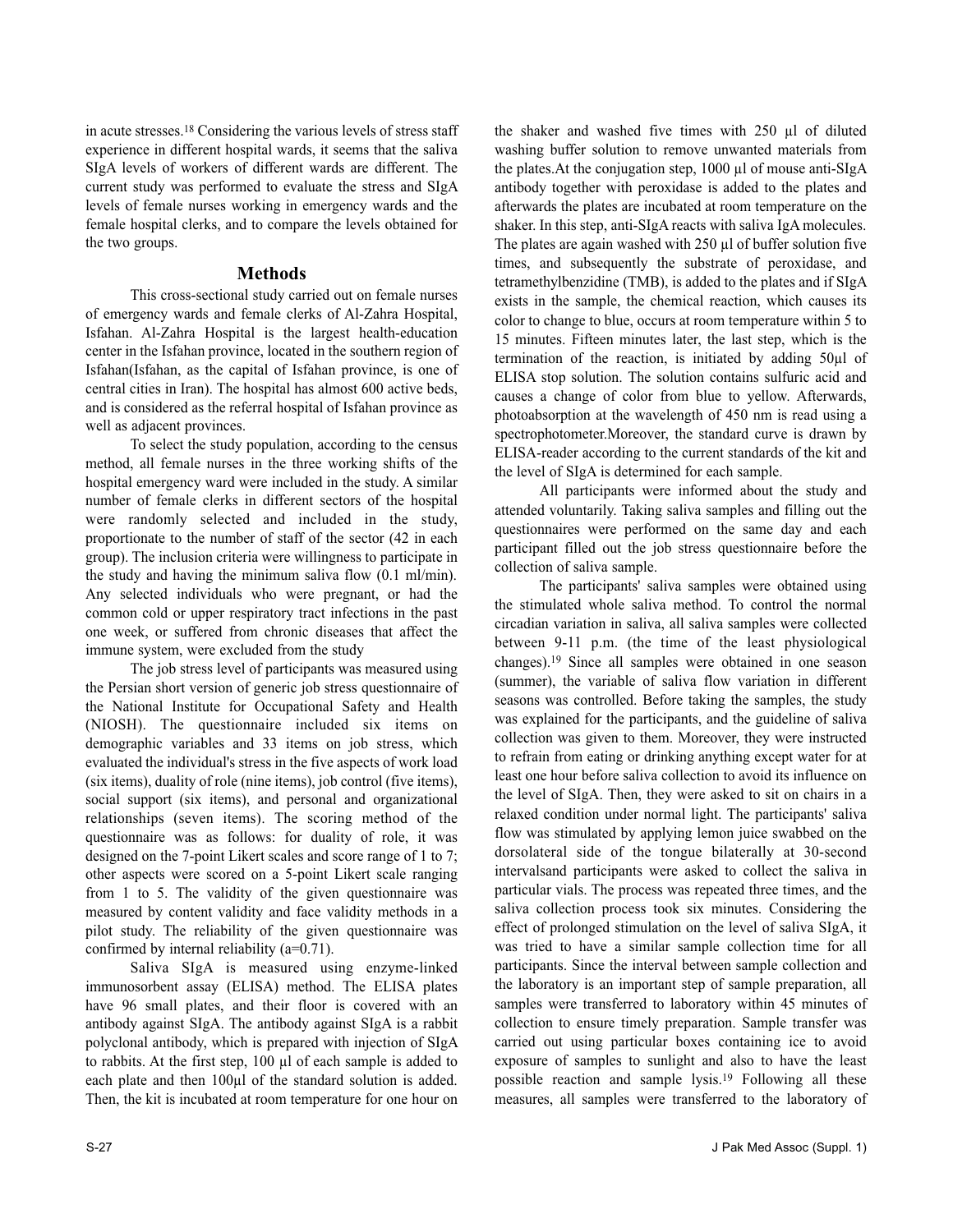Department of Immunology in the Faculty of Medicine for determination of saliva SIgA level. The samples were centrifuged at 3000rpm for 10 minutes and then the supernatant solution was collected in particular vials. Finally, the samples prepared were kept at -20º C until immunological tests.

The data was analyzed using SPSS software (version 17). The job stress and saliva SIgA levels of the two groups were evaluated using independent t-test. Variance analysis was used for multivariate analysis to control the possible effect of participants' age on job stress and saliva SIgA levels. After control of the age effect, the correlation between job stress and saliva SIgA was evaluated using the partial correlation method. For all tests,  $p=0.05$  was considered as the level of significance.

### **Results**

All participants of the two groups completed the study (42 in each group). Out of the participants, 77.4% were 20-40

**Table-1: Demographic Characteristics of the Sample.**

|                          | Characteristic<br>$n = 42$ | <b>Nurses</b><br>$n=42$ | <b>Clerks</b><br>$n = 84$ | <b>Total</b> |
|--------------------------|----------------------------|-------------------------|---------------------------|--------------|
| Age (years) $*$          | Mean                       | 32.9                    | 36.35                     | 34.76        |
|                          | SD.                        | 6.48                    | 8.45                      | 7.67         |
|                          | Min-Max                    | 23-47                   | 25-59                     | 23-59        |
| Marital status $(\%)$ ** | Single                     | 31                      | 36.6                      | 33.3         |
|                          | Married                    | 69                      | 63.4                      | 67.7         |
| Education $(\%)$ **      | Diploma or lower           | 19                      | 31                        | 25           |
|                          | Higher than diploma        | 81                      | 69                        | 75           |
| Work experience (years)† | Mean                       | 12.21                   | 9.86                      | 11.07        |
|                          | SD                         | 6.66                    | 7.45                      | 7.11         |
|                          | Min-Max                    | $26$ -Jan               | $30 - Jan$                | $30$ -Jan    |

\* Independent t-test P=0.03

\*\*Chi-squared test, P >0.05

† Independent t-test P>0.05.

#### **Table-2: Means and 95% CI of Scores of job stress, and its Sub-Scales.**

**Table-4: Partial Correlations between Salivary IgA and Scores of job stress and Its Sub-scales.**

| <b>Scales</b>                             | Salivary IgA |       |  |
|-------------------------------------------|--------------|-------|--|
|                                           | r            | p*    |  |
| Job stress                                | $-0.203$     | 0.02  |  |
| Work load                                 | $-0.285$     | 0.004 |  |
| Duality of role                           | $-0.165$     | 0.13  |  |
| Job control                               | 0.05         | 0.64  |  |
| Social support                            | $-0.261$     | 0.007 |  |
| Personal and organizational relationships | $-0.143$     | 0.19  |  |

\*Partial correlations were calculated after controlling for age (years).

years old, and clerks had a higher mean age compared with the nurses (36.35 $\pm$ 8.45 vs. 32.90 $\pm$ 6.48) (p=0.03).

Among the nurses and clerks, 31% and 36.6% were single, respectively ( $p= 0.37$ ). Considering the education level, in the nurse group, 19% had diploma or lower and 81% had B.Sc. or higher degrees; while in the clerk group, 31% had diploma or lower and  $69\%$  had B.Sc. or higher degrees ( $p= 0.2$ ). The mean working experience was  $12.21 \pm 6.66$  and  $9.86 \pm 7.45$ for nurse and clerk groups, respectively  $(p=0.14)$  (Table-1).

The mean score of job stress in nurses and clerks were obtained to be  $97.30 \pm 9.29$  and  $91.85 \pm 10.91$ , respectively (p=0.01). After age adjustment, the two groups were significantly different with respect to job stress score ( $p= 0.02$ ) The results show significant difference between the two groups with regard to the scores obtained for subscales; such that in the nurse group the mean scores of work load ( $p= 0.005$ ), role control ( $p= 0.02$ ) and social support ( $p= 0.004$ ) were significantly higher than those of the clerk group. The results of variance analysis after adjustment for age demonstrate a significant difference between the two groups in the three

| <b>Scales</b>                             | Nurses $n=42$ |           | Clerks $n=42$ |           | <b>ED-GW 95% CI</b> | *P    | Adjusted p** |
|-------------------------------------------|---------------|-----------|---------------|-----------|---------------------|-------|--------------|
|                                           | Mean          | <b>SD</b> | Mean          | <b>SD</b> |                     |       |              |
| Job stress                                | 97.30         | 9.29      | 91.85         | 10.91     | $-9.85$ to $-1.05$  | 0.02  | 0.03         |
| Work load                                 | 22.52         | 2.94      | 20.66         | 2.98      | $-3.14$ to $-0.56$  | 0.005 | 0.005        |
| Duality of role                           | 25.95         | 5.48      | 26.00         | 7.09      | $-2.70$ to $2.80$   | 0.97  | 0.84         |
| Job control                               | 12.41         | 3.12      | 10.47         | 3.47      | $-3.10$ to $-0.23$  | 0.02  | 0.01         |
| Social support                            | 17.59         | 2.34      | 15.80         | 3.07      | $-2.97$ to $-0.59$  | 0.004 | 0.007        |
| Personal and organizational relationships | 19.9          | 4.47      | 18.90         | 5.72      | $-2.42$ to 2.03     | 0.86  | 0.94         |

\* P value was calculated using two sample-independent t-tests.

\*\* Adjusted P was calculated using general linear model to adjust for age (years).

**Table-3: Means, minimum to maximum, and 95% CI of group difference (ED-GW) for salivary IgA of emergency Department Nurses and Hospital Clerks.**

|                         | Mean             | SD               | Min-max                    | <b>ED-GW 95% CI</b> | $\star$ D      | Adjusted p* |
|-------------------------|------------------|------------------|----------------------------|---------------------|----------------|-------------|
| <b>Nurses</b><br>Clerks | 338.04<br>706.78 | 380.93<br>354.70 | $14 - 1200$<br>$60 - 1200$ | 208.96 to 528.51    | $<$ 0.001 $\,$ | < 0.001     |

\* P value was calculated using two sample-independent t tests.

\*\* Adjusted P was calculated using general linear model to adjust for age (years).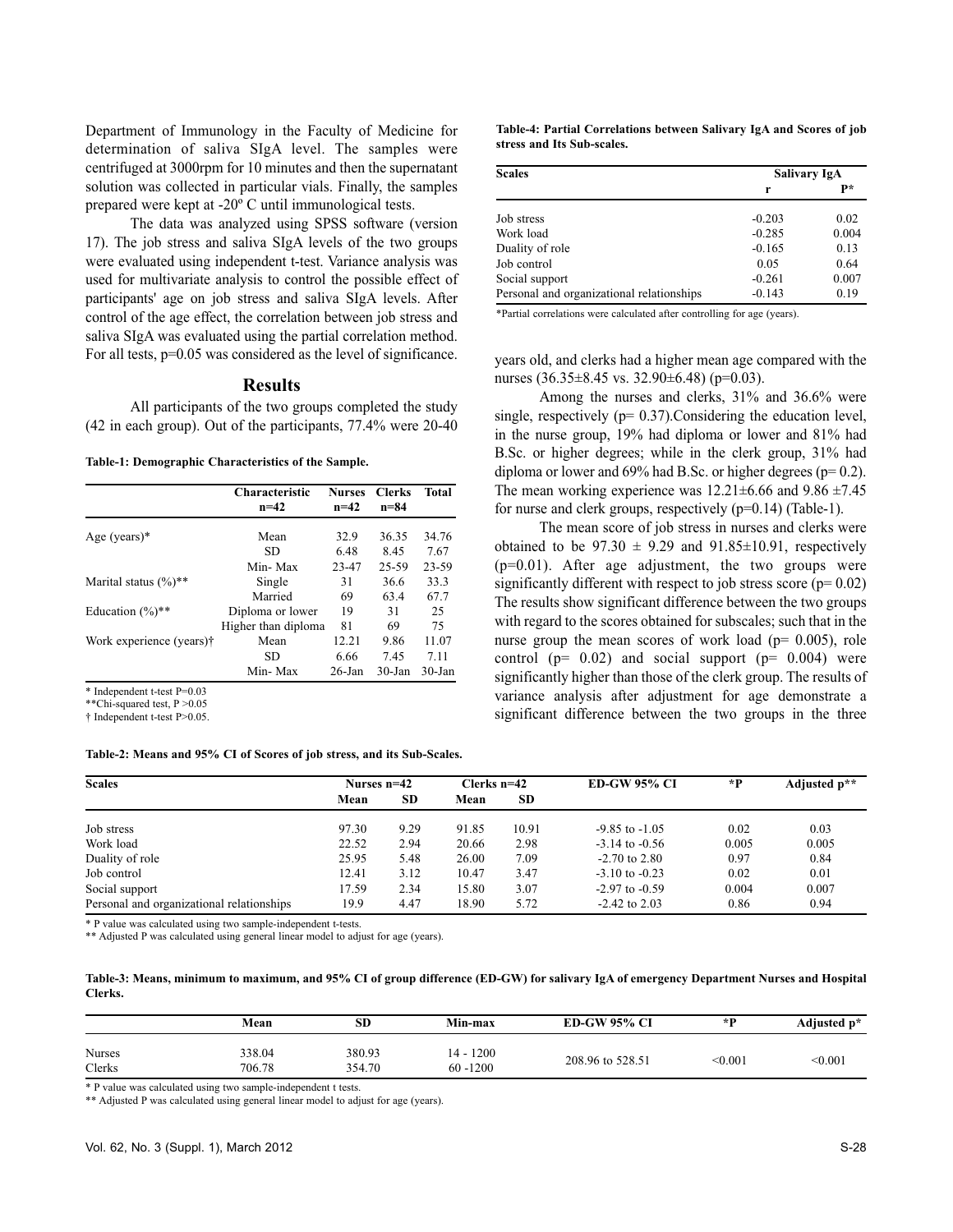subscales of job stress. There was no significant difference in other subscales between the two groups (Table-2).

The level of saliva SIgA in the nurse group was significantly lower than that of the clerk group (338.04±380.93 vs. 706.78±354.70) (p<0.001). The difference was also observed after adjustment of the two groups for age (Table-3).

After the adjustment the two groups for age, in analysis of partial correlation, a negative correlation was observed between the level of saliva SIgA and job stress score ( $p= 0.02$ ,  $r=-0.203$ ). Additionally, the test showed a significant negative correlation between the level of saliva SIgA with the components of work load and social support (Table-4).

### **Discussion**

Among the demographic variables, the two groups were significantly different with respect to age. Previous studies have reported that nurses in higher age groups experience lower levels of stress compared to nurses in lower age groups.20,21 Therefore, in the current study all results were adjusted for participants' age. Working experience, education level, and marital status are other demographic variable, which can have significant effect on nurses' job stress. With respect to these variables, in the current study, the two groups were similar.

In the present study, the mean score of job stress in nurses was significantly higher than that of clerks. This shows that nurses working in emergency wards consider themselves to have more exposure to stressing factors. In many studies, it has been stated that working as a nurse in emergency wards is associated with high levels of stress.22,23 Yang et al. also obtained similar results on the difference between the stress level of emergency ward nurses and nurses in other wards.<sup>24</sup> Landeweerd et al. stated that nurses working in different wards experience different levels of job stress, owing to their different types of activities.<sup>25</sup>

This is while few studies such as the one carried out by Callaghan et al. reported the job stress of nurses lower than that of other staff.<sup>9</sup> This can probably be attributed to the differences in the study population, and the adjustment of nurses to severe and chronic exposure to stressful working condition. Comparison of job stress in the two groups indicates that nurses obtained significantly higher mean scores in work load, role control, and social support. This shows that these components are of greater importance in determination of job stress in nurses.

MCAbee consistently introduced work load, lack of control on the job, and unsupported job environment as the stressing factors, which can be considered as the factors which make an individual susceptible to Psychologicaldisorders.<sup>26</sup> The studies carried out by Osipow<sup>27</sup> and Arafa et al.<sup>28</sup> considered work load and lack of support from the family as the main predictive factors for health status or psychological disorders among nurses. Furthermore, Segerstrom et al.

demonstrated that social support is the most important factor, in environmentally moderating the negative effects of psychological stress; and besides the personal and personality characteristics, the social support network plays a crucial role in reducing the reaction to psychological stress.<sup>29</sup> In the study carried out by Shen in Thailand, it was stated that low levels of social support is an important factor in the job stress of nurses working in psychiatry wards. However, contrary to the findings of the current study, job control of nurses was higher than that of other groups studied. In addition to the cultural and environmental differences of the individuals studied, it seems that the different nature of working in emergency and psychiatry wards is an important factor in the job control perceived by the nurses.<sup>30</sup>

In the present study, nurses had a statistically significant lower level of saliva SIgA in comparison with the clerks. The nurses whose job stress score was determined to be higher than the clerks had a saliva SIgA level less than half of the clerks studied. Moreover, there was a significant negative correlation between the mean job stress score and saliva SIgA. This negative correlation has been confirmed in many previous studies.22,24,31 With regard to the subscales of job stress, workload and social support, they had significant negative correlations with saliva SIgA level. Consistent with the findings of the present study, Mocci et al. pointed out work load and communication with colleagues as effective factors in nurses' job stress. In addition, a negative correlation was reported between these factors and saliva SIgA level.<sup>16</sup> In the Yang's study, a negative correlation was found between social support in organizational framework and saliva SIgA level.<sup>24</sup> Blalock et al. demonstrated that continuous exposure to stress leads to weak function of the immune system. However, if the individual is supported by a mechanism of social support network, he/she would be protected against the negative effects of stress.<sup>32</sup>

The limitations of the study to be mentioned are as follows. In a cross-sectional study, considering the lack of knowledge about the sequence of relationships, causal conclusions cannot be obtained. Moreover, in spite of using a job-specific stress questionnaire, the role of non-occupational factors in development of stress and their effect on saliva SIgA cannot be excluded. Self-reported method should also be carefully considered in obtaining further conclusions. Finally, the results of the current study confirm that working in a stressful environment has a significant relationship with the decrease in saliva SIgA level. This finding was in agreement with the results reported in previous studies. The results obtained can pave the way for further study on the use of saliva SIgA as a potential biomarker.

### **Acknowledgements**

The authors would like to express their gratitude to all Nurses and Clerks for their participation in this study. This was